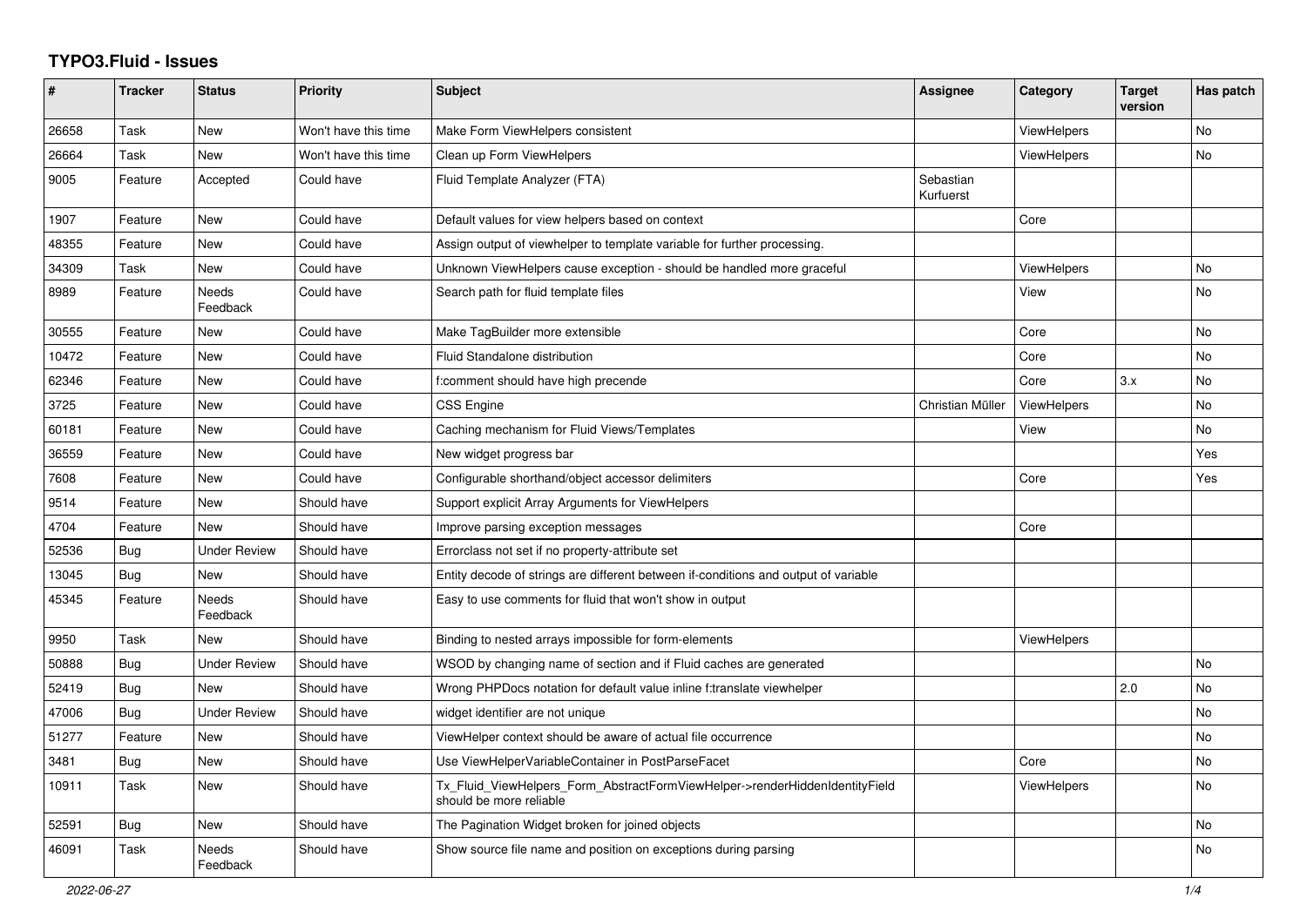| #     | <b>Tracker</b> | <b>Status</b>       | <b>Priority</b> | <b>Subject</b>                                                                                | <b>Assignee</b>             | Category           | <b>Target</b><br>version | Has patch |
|-------|----------------|---------------------|-----------------|-----------------------------------------------------------------------------------------------|-----------------------------|--------------------|--------------------------|-----------|
| 44234 | Bug            | <b>Under Review</b> | Should have     | selectViewHelper's sorting does not respect locale collation                                  |                             | ViewHelpers        | 2.1                      | No        |
| 65424 | <b>Bug</b>     | <b>Under Review</b> | Should have     | SelectViewHelper must respect option(Value Label)Field for arrays                             |                             | ViewHelpers        |                          | No        |
| 49756 | Feature        | <b>Under Review</b> | Should have     | Select values by array key in checkbox viewhelper                                             |                             |                    |                          | No        |
| 39990 | Bug            | New                 | Should have     | Same form twice in one template: hidden fields for empty values are only rendered<br>once     |                             | Core               |                          | No        |
| 33215 | Feature        | New                 | Should have     | RFC: Dynamic values in ObjectAccess paths                                                     |                             |                    |                          | No        |
| 54195 | Task           | New                 | Should have     | Rename and move FormViewHelper's errorClass value, currently 'f3-form-error'                  | Adrian Föder                | ViewHelpers        |                          | No        |
| 43072 | Task           | New                 | Should have     | Remove TOKENS for adding templates fallback in Backporter                                     |                             | View               |                          | No.       |
| 43071 | Task           | New                 | Should have     | Remove TOKENS for adding fallback teplates in B                                               |                             |                    |                          | No        |
| 42743 | Task           | New                 | Should have     | Remove inline style for hidden form fields                                                    |                             |                    |                          | No        |
| 39936 | Feature        | New                 | Should have     | registerTagAttribute should handle default values                                             |                             | ViewHelpers        |                          | No        |
| 34682 | <b>Bug</b>     | <b>Under Review</b> | Should have     | Radio Button missing checked on validation error                                              |                             | <b>ViewHelpers</b> |                          | No        |
| 36655 | <b>Bug</b>     | New                 | Should have     | <b>Pagination Links</b>                                                                       |                             | Widgets            |                          | No        |
| 53806 | Bug            | <b>Under Review</b> | Should have     | Paginate widget maximumNumberOfLinks rendering wrong number of links                          | <b>Bastian</b><br>Waidelich | Widgets            |                          | No        |
| 60271 | Feature        | New                 | Should have     | Paginate viewhelper, should also support arrays                                               |                             |                    |                          | No        |
| 5933  | Feature        | Accepted            | Should have     | Optional section rendering                                                                    | Sebastian<br>Kurfuerst      | ViewHelpers        |                          | No        |
| 42397 | Feature        | New                 | Should have     | Missing viewhelper for general links                                                          |                             |                    |                          | No        |
| 40998 | Bug            | Under Review        | Should have     | Missing parent request namespaces in form field name prefix                                   | Sebastian<br>Kurfuerst      | ViewHelpers        | 1.1.1                    | No        |
| 28549 | Bug            | <b>New</b>          | Should have     | make widgets cacheable, i.e. not implement childnodeaccess interface                          |                             |                    |                          | No        |
| 33394 | Feature        | Needs<br>Feedback   | Should have     | Logical expression parser for BooleanNode                                                     | <b>Tobias Liebig</b>        | Core               |                          | No        |
| 8491  | Task           | Needs<br>Feedback   | Should have     | link.action and uri.action differ in absolute argument                                        | Karsten<br>Dambekalns       | ViewHelpers        |                          | No        |
| 37095 | Feature        | New                 | Should have     | It should be possible to set a different template on a Fluid TemplateView inside an<br>action | Christopher<br>Hlubek       |                    |                          | No        |
| 55008 | Bug            | <b>Under Review</b> | Should have     | Interceptors should be used in Partials                                                       | Christian Müller            |                    |                          | No        |
| 56237 | Task           | New                 | Should have     | in-line (Condition) View Helpers should not evaluate on parsing                               |                             |                    |                          | No        |
| 28553 | <b>Bug</b>     | New                 | Should have     | improve XHProf test setup                                                                     |                             |                    |                          | No        |
| 45394 | Task           | New                 | Should have     | Forwardport Unit test for standalone view                                                     |                             | View               |                          | No        |
| 47669 | Task           | New                 | Should have     | FormViewHelper does not define the default request method                                     |                             |                    |                          | No        |
| 58983 | <b>Bug</b>     | New                 | Should have     | format.date does not respect linebreaks and throws exception                                  |                             |                    |                          | No        |
| 8648  | <b>Bug</b>     | New                 | Should have     | format.crop ViewHelper should support all features of the crop stdWrap function               |                             | ViewHelpers        |                          | No        |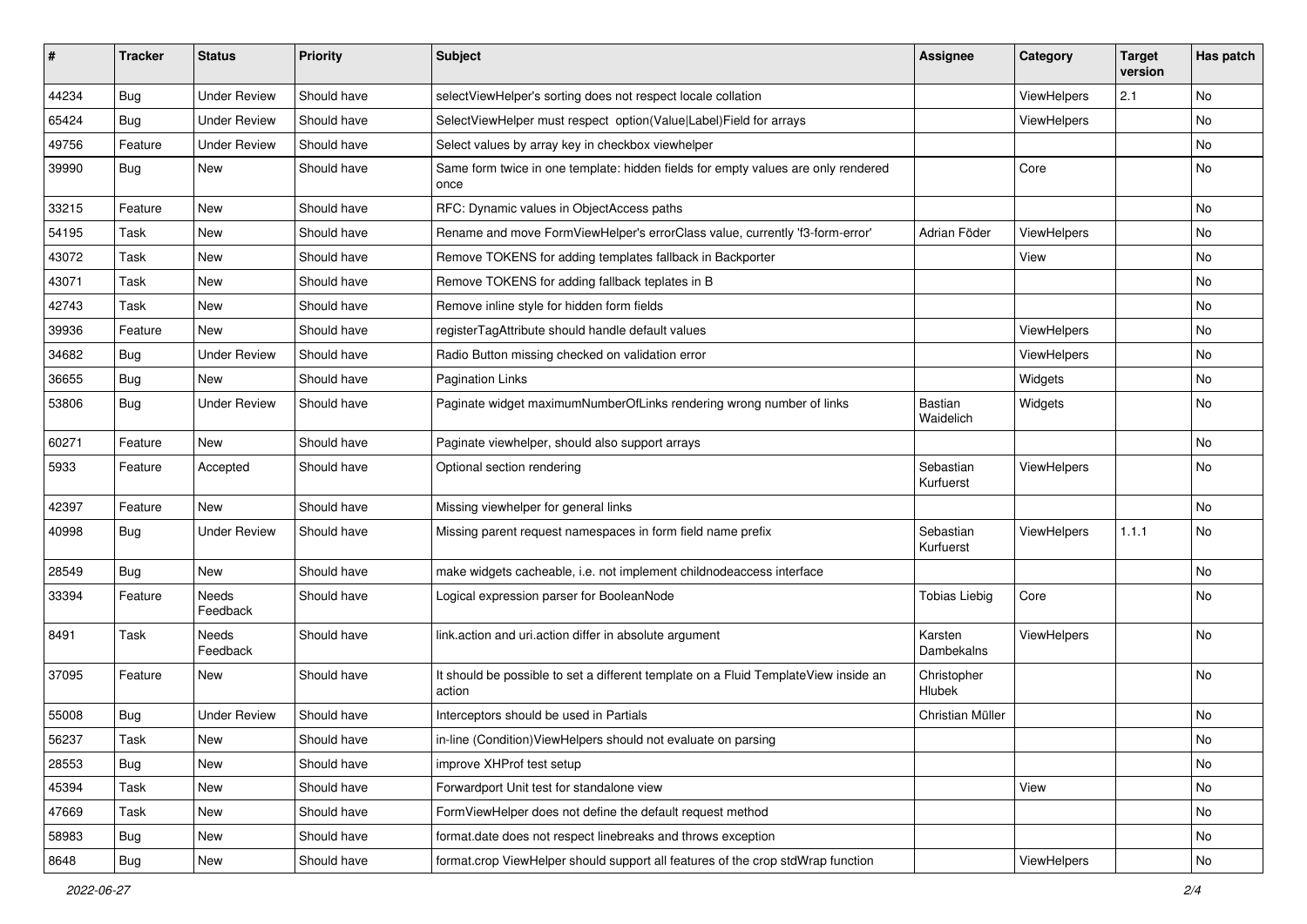| $\vert$ # | <b>Tracker</b> | <b>Status</b>            | <b>Priority</b> | <b>Subject</b>                                                                                              | Assignee                    | Category           | <b>Target</b><br>version | Has patch |
|-----------|----------------|--------------------------|-----------------|-------------------------------------------------------------------------------------------------------------|-----------------------------|--------------------|--------------------------|-----------|
| 37619     | <b>Bug</b>     | New                      | Should have     | Fatal Error when using variable in name attribute of Section ViewHelper                                     |                             | ViewHelpers        |                          | <b>No</b> |
| 31955     | Feature        | <b>New</b>               | Should have     | f:uri.widget                                                                                                |                             | Widgets            |                          | <b>No</b> |
| 58921     | Bug            | <b>New</b>               | Should have     | f:form.* VHs crash if NOT inside f:form but followed by f:form                                              |                             |                    |                          | No        |
| 49600     | Bug            | <b>New</b>               | Should have     | f:form tag shown as a HTML on frontend                                                                      |                             | ViewHelpers        |                          | <b>No</b> |
| 45153     | Feature        | <b>New</b>               | Should have     | f:be.menus.actionMenuItem - Detection of the current select option is insufficient                          |                             |                    |                          | <b>No</b> |
| 46289     | Bug            | Needs<br>Feedback        | Should have     | Enable Escaping Interceptor in XML request format                                                           |                             | View               | 2.0.1                    | <b>No</b> |
| 54284     | Bug            | New                      | Should have     | Default Option for Switch/Case VH                                                                           |                             | <b>ViewHelpers</b> |                          | <b>No</b> |
| 52640     | Feature        | <b>Under Review</b>      | Should have     | Create an UnlessViewHelper as opposite to the IfViewHelper                                                  | Marc Neuhaus                |                    |                          | <b>No</b> |
| 36662     | <b>Bug</b>     | <b>Needs</b><br>Feedback | Should have     | Checked state isn't always correct when property is collection                                              | Kevin Ulrich<br>Moschallski | ViewHelpers        | 1.1.1                    | <b>No</b> |
| 38130     | Feature        | New                      | Should have     | Checkboxes and multiple select fields should have an assignable default value                               |                             |                    |                          | <b>No</b> |
| 3291      | Feature        | Needs<br>Feedback        | Should have     | Cacheable viewhelpers                                                                                       |                             |                    |                          | No        |
| 46545     | Feature        | <b>New</b>               | Should have     | Better support for arrays in options of SelectViewHelper                                                    |                             |                    |                          | <b>No</b> |
| 12863     | Bug            | New                      | Should have     | Attributes of a viewhelper can't contain a '-'                                                              | Sebastian<br>Kurfuerst      | Core               |                          | <b>No</b> |
| 36410     | Feature        | <b>New</b>               | Should have     | Allow templates to send arguments back to layout                                                            |                             | ViewHelpers        |                          | <b>No</b> |
| 43346     | Feature        | Under Review             | Should have     | Allow property mapping configuration via template                                                           | Karsten<br>Dambekalns       | ViewHelpers        | 2.1                      | <b>No</b> |
| 40081     | Feature        | <b>New</b>               | Should have     | Allow assigned variables as keys in arrays                                                                  |                             |                    |                          | <b>No</b> |
| 60003     | Feature        | New                      | Should have     | Add required-Attribute to f:form.password                                                                   |                             | <b>ViewHelpers</b> |                          | <b>No</b> |
| 46257     | Feature        | <b>Under Review</b>      | Should have     | Add escape sequence support for Fluid                                                                       |                             | Core               |                          | No        |
| 28552     | Bug            | New                      | Should have     | (v5) write ViewHelper test for compiled run; adjust functional test to do two passes<br>(uncached & cached) |                             |                    |                          | No        |
| 28550     | <b>Bug</b>     | New                      | Should have     | (v4) make widgets cacheable, i.e. not implement childnodeaccess interface                                   |                             |                    |                          | No        |
| 28554     | Bug            | New                      | Should have     | (v4) implement feature flag to disable caching                                                              |                             |                    |                          | No        |
| 28551     | <b>Bug</b>     | Accepted                 | Should have     | (v4) backport VHTest                                                                                        | Sebastian<br>Kurfuerst      |                    |                          | No        |
| 32035     | Task           | New                      | Should have     | Improve fluid error messages                                                                                |                             | Core               |                          | Yes       |
| 58862     | Bug            | Needs<br>Feedback        | Should have     | FormViewHelper doesn't accept NULL as value for \$arguments                                                 | Bastian<br>Waidelich        | ViewHelpers        |                          | Yes       |
| 30937     | <b>Bug</b>     | <b>New</b>               | Should have     | CropViewHelper stringToTruncate can't be supplied so it can't be easily extended                            |                             | <b>ViewHelpers</b> |                          | Yes       |
| 33551     | Bug            | <b>New</b>               | Must have       | View helper values break out of a partial scope                                                             | Sebastian<br>Kurfuerst      | Core               |                          | <b>No</b> |